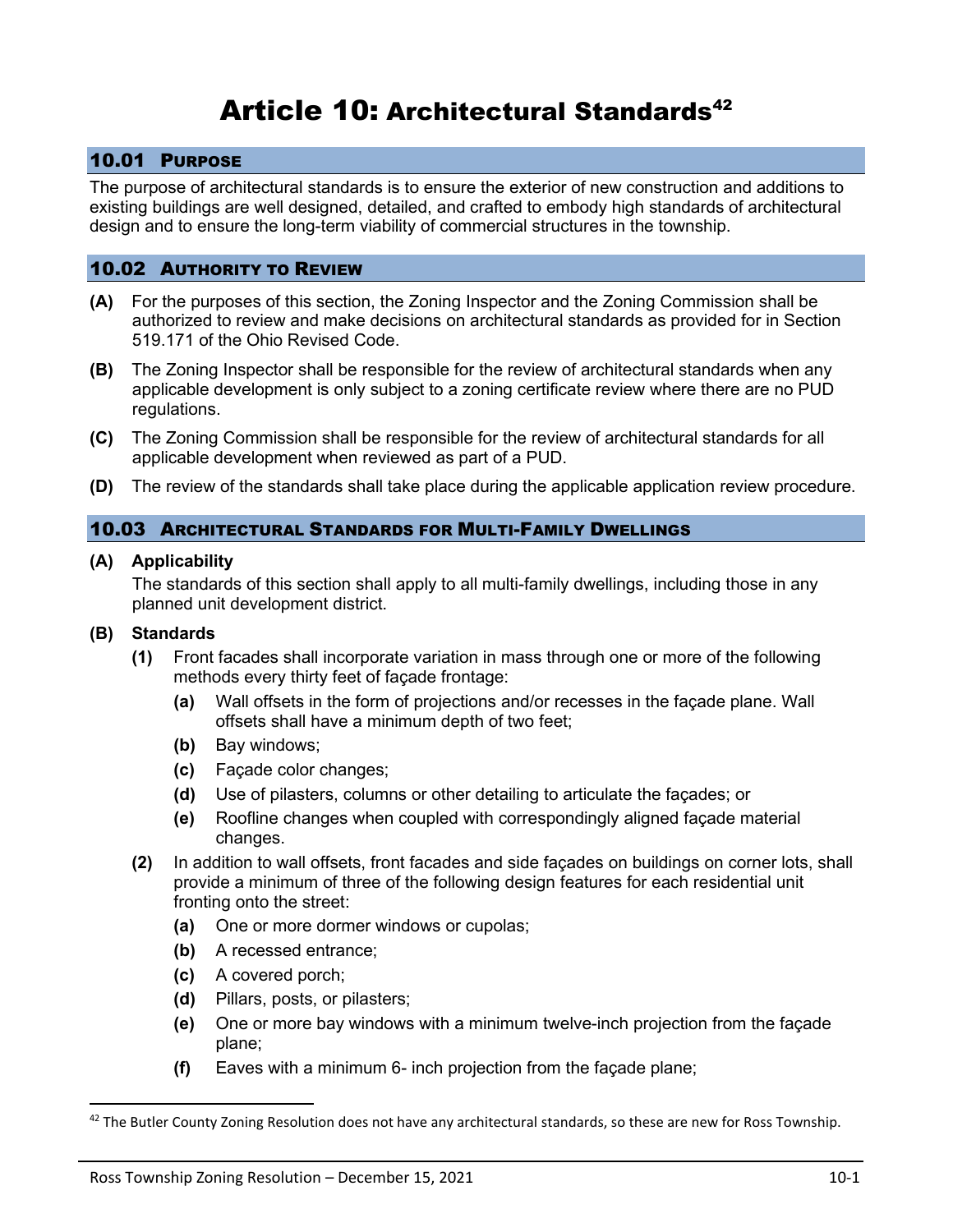- **(g)** A parapet wall with an articulated design, which entails design variation rather than a simple rectilinear form; or
- **(h)** Multiple windows with a minimum four inch wide trim.



*Figure 10-A: This image illustrates how multiple design features are incorporated into the design to deemphasize the fact that this is a single structure.*



*Figure 10-B: This multi-family development lacks sufficient façade variation yielding a monotonous appearance*

**(3)** Individual multi-family dwelling structures served by common entryways and containing six or fewer units shall be constructed to give the appearance of a large single-family detached home (See [Figure 10-C.](#page-2-0)).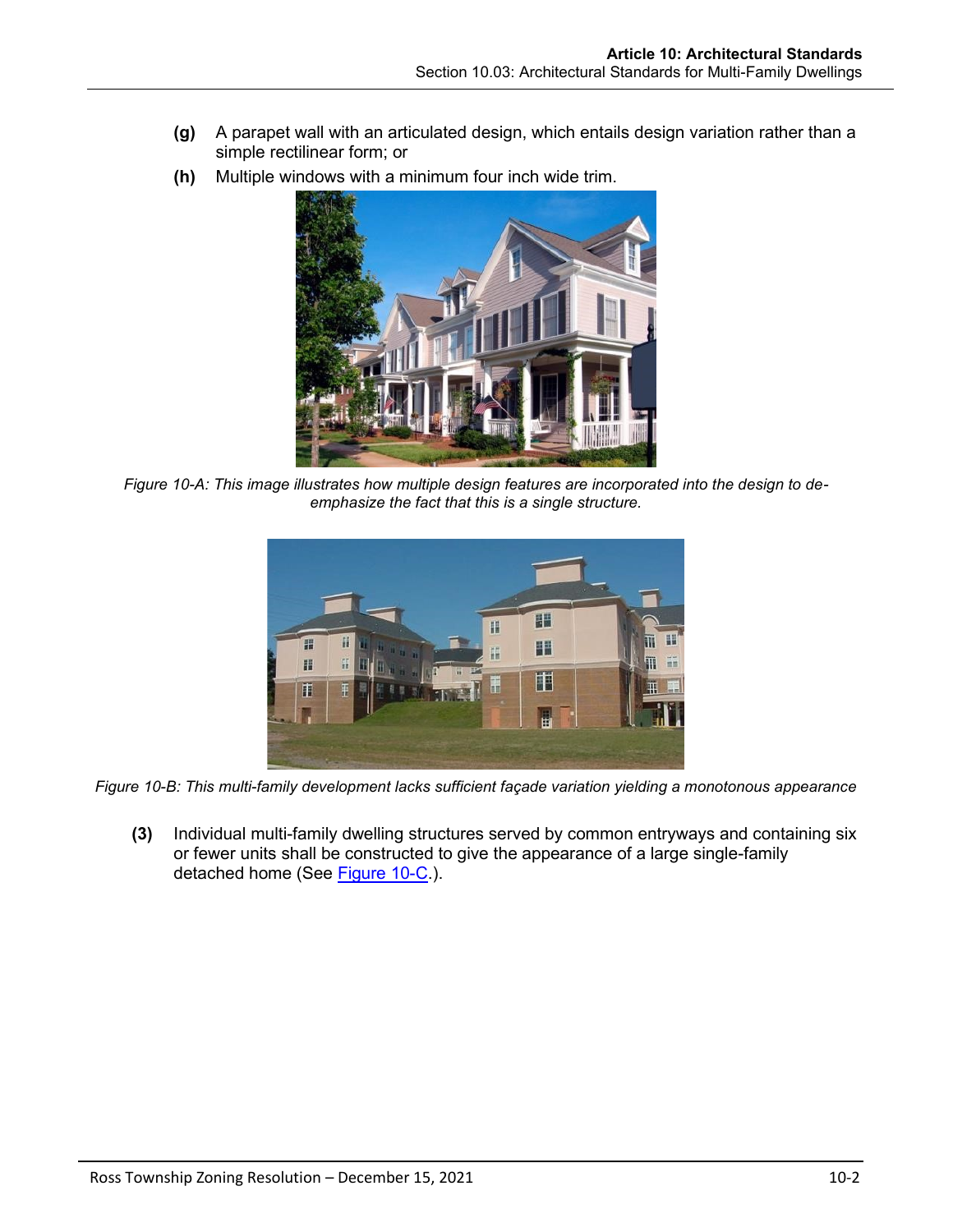

*Figure 10-C: These images demonstrate how an attached residential structure of six or fewer units can be constructed to appear as a large detached residential structure.*

<span id="page-2-0"></span>**(4)** To the degree practicable, all roof vents, pipes, antennas, satellite dishes, and other roof penetrations and equipment (except chimneys) shall be located on the rear elevations or configured to have a minimal visual impact as seen from the street.

## 10.04 ARCHITECTURAL STANDARDS FOR NONRESIDENTIAL BUILDINGS

### **(A) Applicability**

The standards in this section shall apply to all nonresidential development in B-1, B-2, B-3, and B-4 Districts as well as all nonresidential development in a planned unit development district. The standards shall also apply to all mixed-use buildings.

### **(B) Standards**

### **(1) General Requirements for all Nonresidential and Mixed-Use Buildings**

- **(a)** Buildings shall be parallel to the street they front unless an alternate orientation is consistent with existing, adjacent development.
- **(b)** The primary entrances of buildings shall be oriented:
	- **(i)** Towards a street along the perimeter of the development;
	- **(ii)** Towards streets in the interior of the development if none of the building's facades has frontage on a public street; or
	- **(iii)** In another direction as approved by the Zoning Commission.

### **(2) Unified Theme**

Where there are multiple buildings within a single development, the architectural design of buildings, including freestanding outparcel structures, should be organized around a consistent architectural theme in terms of the character, materials, texture, color, and scale of buildings. Themed restaurants, retail chains, and other franchise-style structures should adjust some aspects of their standard architectural model to be consistent with a development's architectural character.

# **(3) Building Facades**

Building facades shall comply with the following standards:

**(a)** Blank building walls facing streets are prohibited.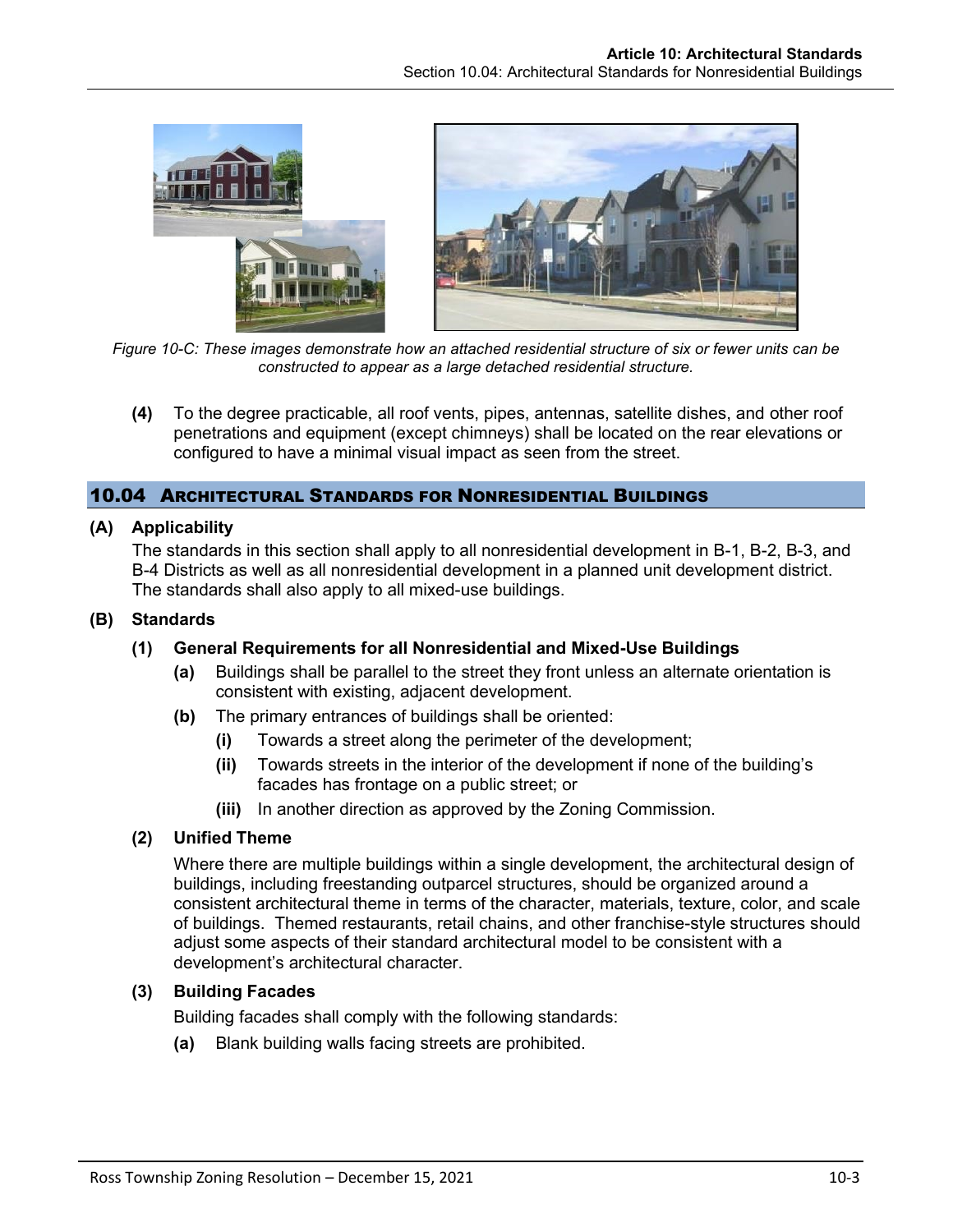**(b)** These requirements shall not apply to those walls that are not visible from a street and only visible from an alley, the rear yard of another nonresidential or mixed-use site, or completely hidden due to topography or natural features preserved as open space.



*Figure 10-D: This figure shows two methods of using architectural features to create wall surface relief on wall elevations that are not the primary elevation.*

## **(4) Multi-Sided Architecture for Nonresidential Uses**

Although the front façade of a building is expected to be the focal point in terms of the level of architectural character and features, all sides of buildings that are visible from a public roadway, an adjacent building, or other private way not subject to buffering requirements in Article 11: Landscaping Standards, shall incorporate architectural detailing on all facades that is consistent with the front façade.

### **(5) Building Design and Mass**

All elevations of principal buildings that are visible from a public right-of-way shall consist of a base, a body, and a cap (See [Figure 10-E.](#page-3-0)).



<span id="page-3-0"></span>*Figure 10-E: Image of a building with a clear, base, body, and cap*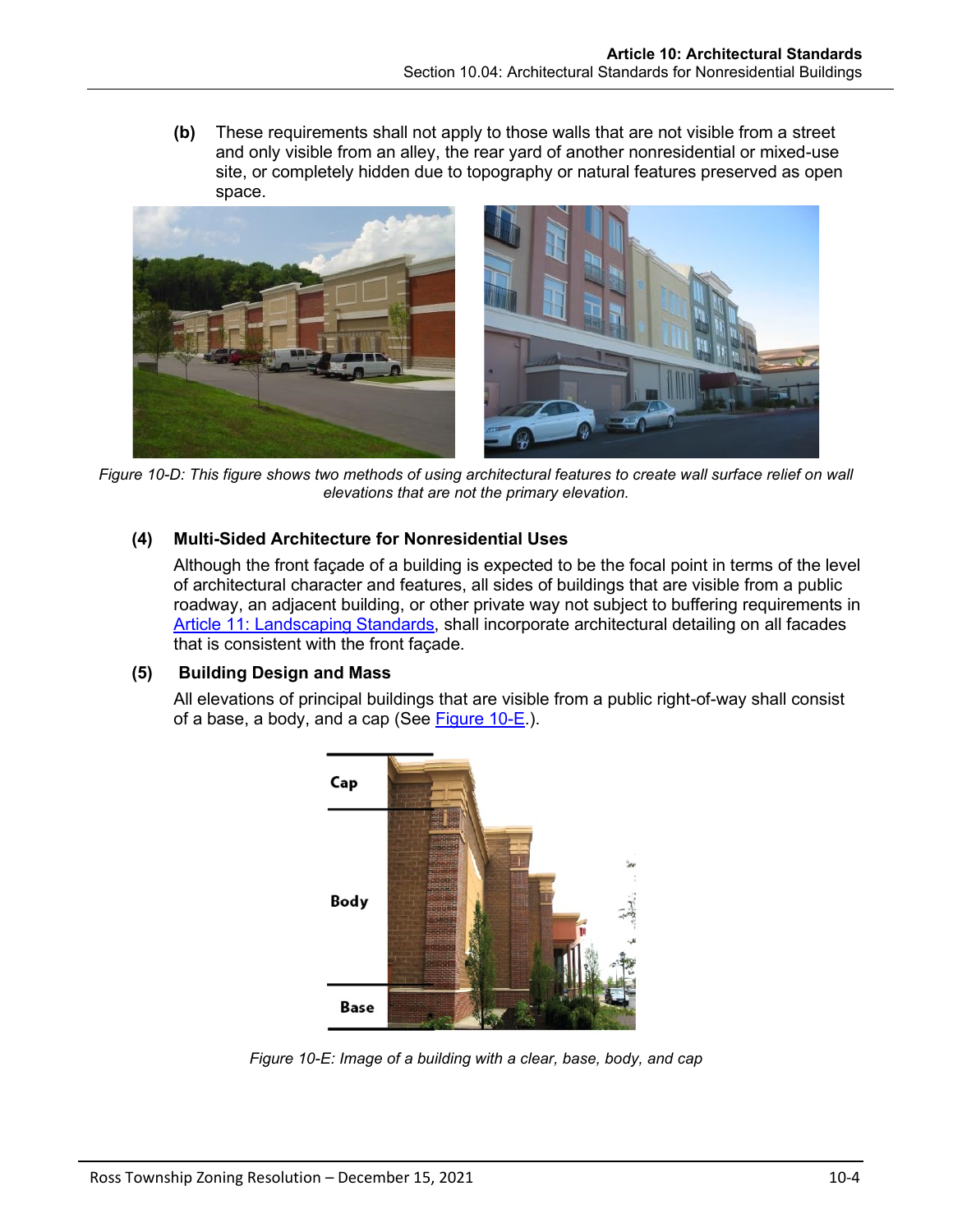- **(a)** The cap shall consist of at least one of the following architectural features: a cornice, parapet, awning, canopy, or eaves.
- **(b)** The base and cap shall be clearly distinguishable from the body through changes in color, material, pattern, profile, or texture. A cap and base shall incorporate at least two of these design elements.
- **(c)** Elevations for all new or modified buildings shall include design, massing, materials, shape, and scale that create a unified design on the premises that is visually compatible with the surrounding buildings.

#### **(6) Ornamentation**

All visible elevations shall include decorative features such as cornices, pilasters, and friezes. Building recesses and protrusions are strongly encouraged on larger buildings to break long uninterrupted building walls. See **Figure 10-F**.



*Figure 10-F: The above image illustrates a building that contains pilasters, cornices, and a series of façade setbacks (recesses) to visually break up the appearance of the large facade.*

# <span id="page-4-0"></span>**(a) Façade Offset Required**

Front façades 60 feet wide or wider shall incorporate wall offsets of at least two feet in depth (projections or recesses) a minimum of every 40 feet. Each required offset shall have a minimum width of 20 feet. See [Figure 10-G.](#page-4-1)



<span id="page-4-1"></span>*Figure 10-G: Illustration of how the façade offset provisions may be applied.*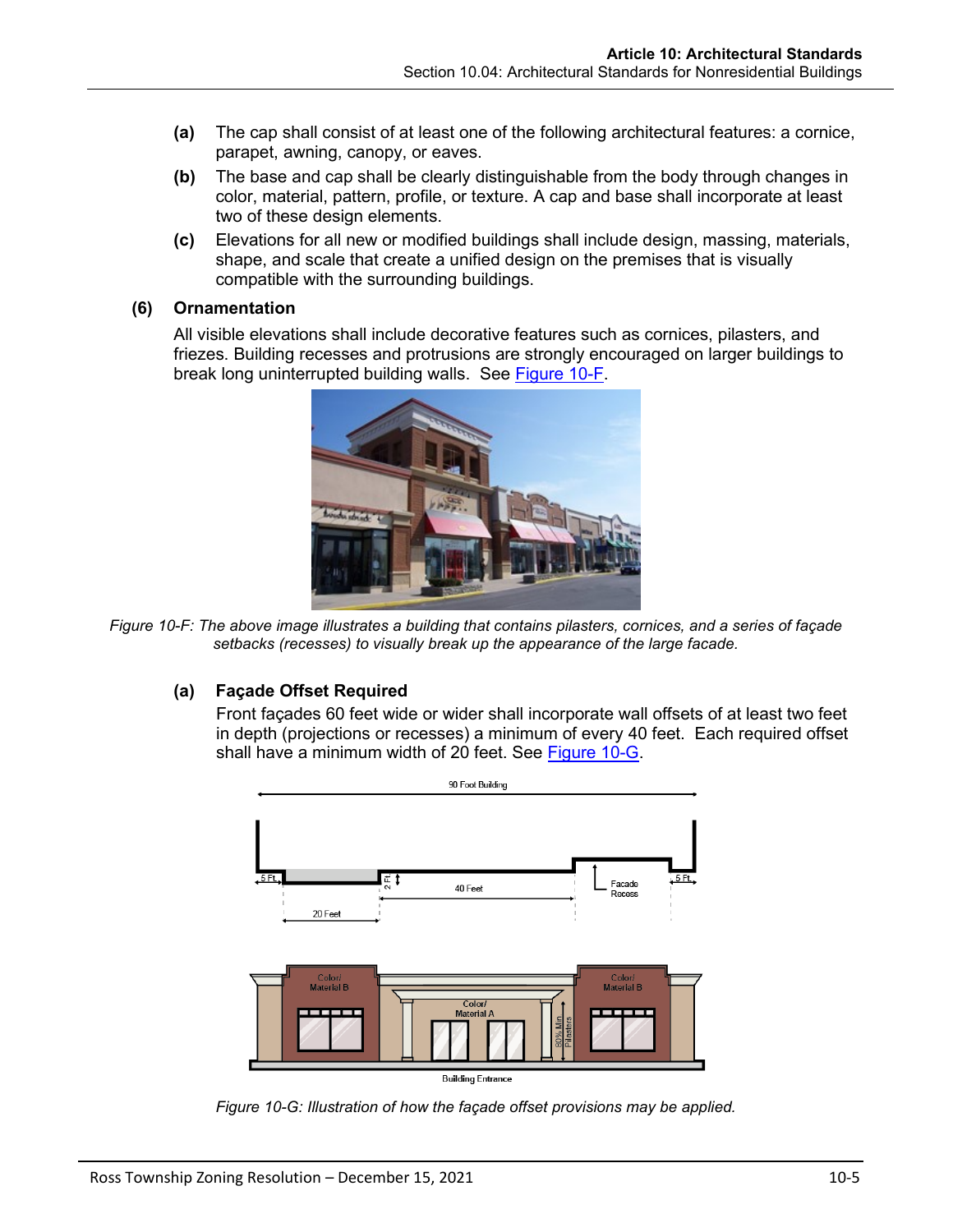## **(b) Offset Alternatives**

The following alternatives can be used in place of the required front façade offsets as shown in [Figure 10-G:](#page-4-1)

- **(i)** Façade color changes following the same dimensional standards as the offset requirements;
- **(ii)** Pilasters having a minimum depth of one foot, a minimum width of one foot, and a minimum height of 80 percent of the façade's height; and/or
- **(iii)** Roofline changes when coupled with correspondingly aligned façade material changes.

## **(7) Roofs**

## **(a) Roof Styles**

The height of any pitched roof shall not exceed one-half of the overall building height.

### **(b) Roof Line Changes**

- **(i)** Roofline changes shall include changes in roof planes or changes in the top of a parapet wall, such as extending the top of pilasters above the top of the parapet wall.
- **(ii)** When roofline changes are included on a façade that incorporates wall offsets or material or color changes, roof line changes shall be vertically aligned with the corresponding wall offset or material or color changes. See **Figure 10-H.**



*Figure 10-H: Illustration of roofline changes along a long façade wall*

### <span id="page-5-0"></span>**(c) Flat Roofs**

- **(i)** When flat roofs are used, parapet walls with three-dimensional cornice treatments shall conceal them.
- **(ii)** The cornice shall include a perpendicular projection a minimum of eight inches from the parapet façade plane.
- **(iii)** Thin parapets that are less than four feet in depth shall not extend more than two feet above the roof unless necessary to conceal mechanical equipment.